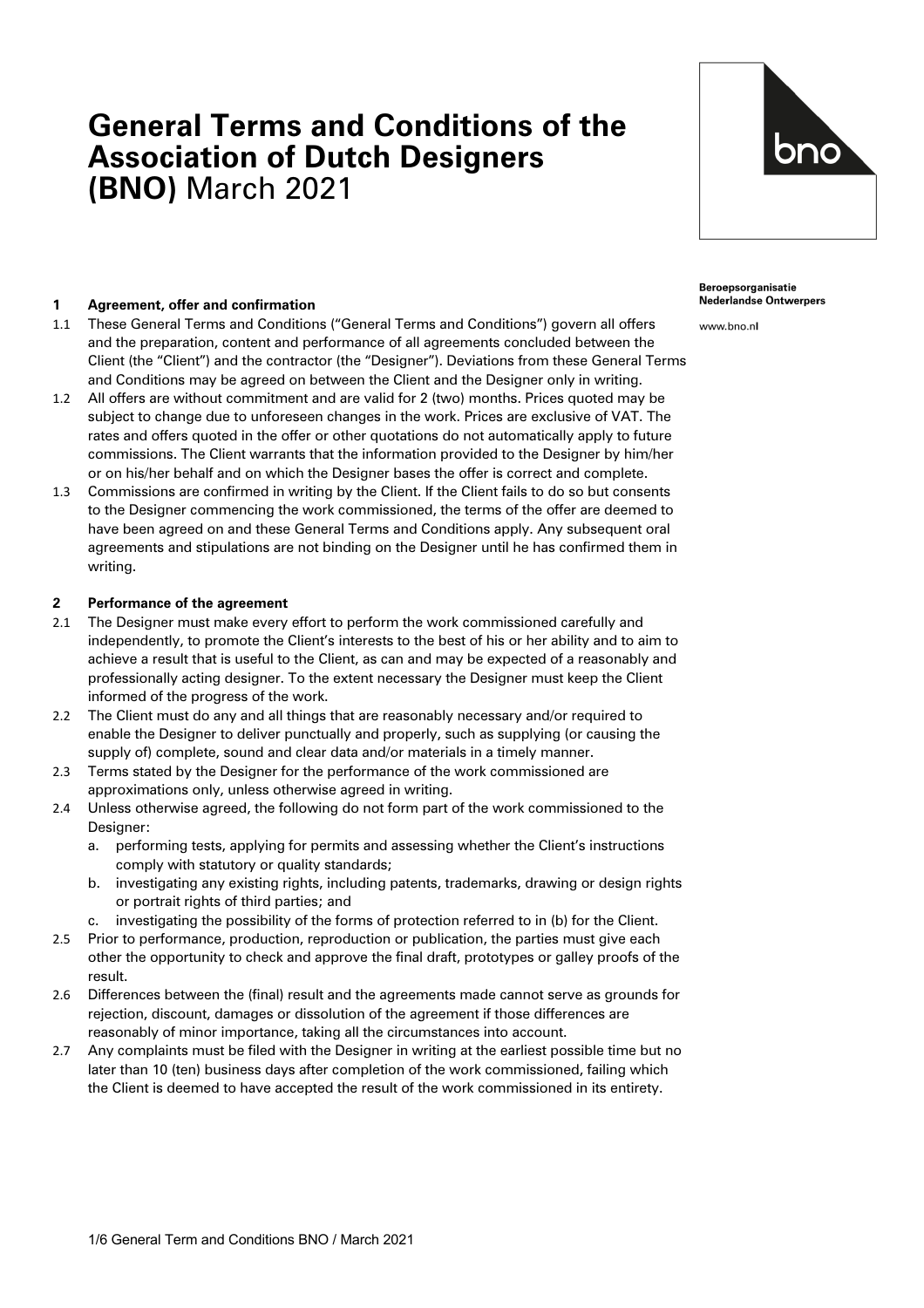## **3 Engagement of third parties**

- 3.1 Unless otherwise agreed, instructions to third parties in the context of the performance of the work commissioned are given by or on behalf of the Client. At the Client's request the Designer may act as an agent for the Client's account and risk. The parties may agree on a fee for such agency.
- 3.2 If the Designer provides an estimate of third-party costs at the Client's request, that estimate is an approximation only. If required, the Designer may apply for quotations at third parties on the Client's behalf.
- 3.3 If the Designer procures goods or services from third parties in the performance of the work commissioned, for the Designer's own account and risk and on the basis of an express agreement with the Client, whereby those goods or services are delivered, passed on or resold to the Client, these general conditions of and/or any separate agreements made with that supplier also apply to the Client. The Designer will allow the Client to examine the general conditions of and/or separate agreements with the supplier.
- 3.4 If the Designer gives commissions or instructions to production companies or other third parties in the Client's name or otherwise, the Client will confirm in writing at the Designer's request the approval referred to in Article 2.5 of these General Terms and Conditions.
- 3.5 The Client may not engage any third parties without consultation with the Designer if that may influence the performance of the work commissioned as agreed on with the Designer. The Parties will consult, if necessary, as to which third parties will be engaged and which work will be assigned to them.
- 3.6 The Designer is not liable for any errors or defects of products or services of third parties engaged by or on behalf of the Client, irrespective of whether they have been introduced by the Designer. The Client itself must hold those parties accountable. The Designer may assist in that regard if necessary.

# **4 Intellectual and other property rights**

- 4.1 All intellectual property rights to the results arising from the work commissioned vest in the Designer. Insofar as any of such rights can be acquired only by means of an application or registration, the Designer will have the sole and exclusive power to effect that application or registration, unless otherwise agreed. The "intellectual property rights" expressly include copyrights, databank rights, neighbouring rights, trademark rights, design rights, patents, domain name rights, know-how, commercial knowledge, trade secrets, and all similar rights, wherever they arise in the world, whether or not registrable, and including applications for them.
- 4.2 The parties may agree that the rights referred to in paragraph 1 are transferred in whole or in part to the Client. Such transfer and the conditions, if any, on which the transfer takes place must always be recorded in writing. Until the moment of transfer and payment of the agreed fee for that purpose, a right of use is granted as regulated in Article 5 of these General Terms and Conditions.
- 4.3 The Designer is entitled at any time to imprint his name on or in, or to remove it from, the result of the work commissioned (or publicity related thereto) or to have his name imprinted on or in, or removed from, the result of the work commissioned, in a manner that is customary for that result. Without the Designer's prior consent the Client may not publish or reproduce the result without identifying the Designer by name.
- 4.4 Unless otherwise agreed, the original or other results (such as designs, design sketches, drafts, advice, reports, budgets, estimates, specifications, design drawings, illustrations, photographs, prototypes, scale models, templates, prototypes, products and partial products, films audio and video or other presentations, source codes, source files and other materials or (electronic) data files etc.) made by the Designer as part of the work commissioned remain the Designer's property, irrespective of whether they have been made available to the Client or to third parties. The Parties may agree on a fee for the transfer of these results.
- 4.5 On completion of the work commissioned, the Client and the Designer will have no obligation to retain the original or other results produced by the Designer, as referred to in 4.4, unless otherwise agreed.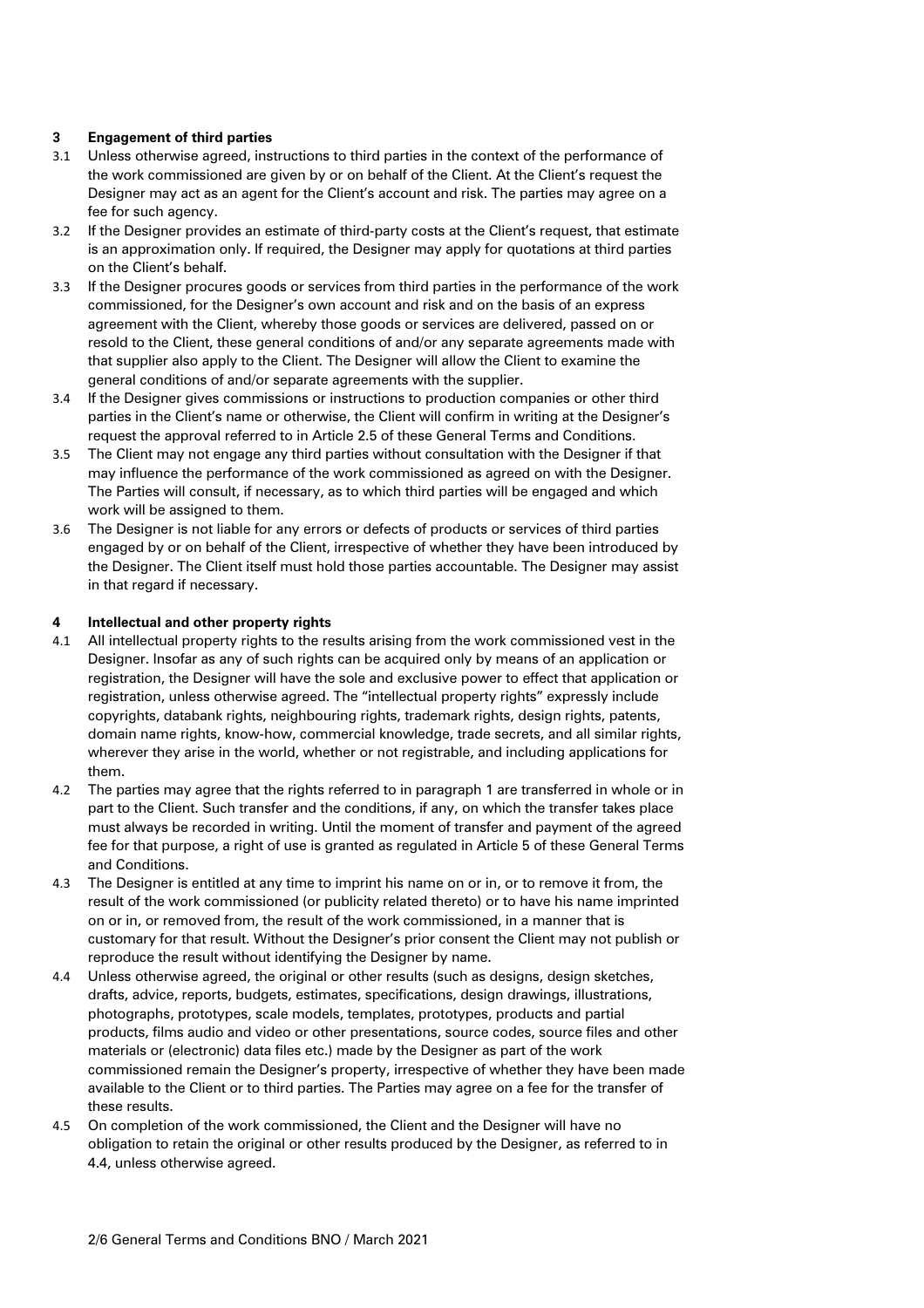# **5 Use of the result**

- 5.1 Once the Client has fulfilled all his/her obligations arising from the agreement with the Designer, he/she acquires the right to use the licence for the result of the work commissioned in accordance with its purpose. If no such specific purpose has been agreed on, the right of use is limited to that use of the design for which the commission was (manifestly) given. The right of use is exclusive, unless otherwise apparent from the nature of the agreement or otherwise agreed.
- 5.2 If the result also relates to works that are subject to third-party rights, the parties will make additional agreements on how the use of those works will be regulated.
- 5.3 Without the Designer's prior written consent, the Client is not entitled to change the result of the work commissioned, or to use or reuse it in a broader or different manner than agreed, or to allow third parties to do so. The Designer may make that consent subject to conditions, including payment of an additional fee.
- 5.4 In the event of broader or different use on which no agreement was reached, including any modification, mutilation or infringement of the provisional or final result, the Designer is entitled to compensation on the grounds of infringement of his/her rights of at least three times the agreed fee, or a fee that is proportional to the infringement committed, without losing any other rights.
- 5.5 Unless the Designer gives prior consent, the Client is not (or no longer) permitted to use the result of the work commissioned or to elaborate or have a third party elaborate on it, and any right of use of the licence granted to the Client in the context of the work commissioned will lapse, unless the consequences conflict with the rules of reasonableness and fairness:
	- a. the moment that the Client fails to perform or to fully perform his payment or other obligations under the agreement, or is otherwise in default;
	- b. if the work commissioned is terminated prematurely for the reasons referred to in Article 8.1 of these General Terms and Conditions; or
	- c. if the Client is declared bankrupt, unless the rights in question have been transferred to the Client in accordance with Article 4.2 of These General Terms and Conditions.
- 5.6 With due observance of the Client's interests, the Designer may use the results at his/her discretion for his/her own publicity, to secure commissions, for promotional purposes, including use on the internet, websites and social media, competitions and exhibitions, etc., and to obtain them on loan, if physical results are involved.

## **6 Fees and additional costs**

- 6.1 The Designer is entitled to a fee for the performance of the work commissioned. That fee may consist of an hourly rate, a consultancy fee, a fixed amount or a fee agreed between the parties.
- 6.2 In addition to payment of the agreed fee, the Designer is entitled to reimbursement of any costs incurred by him in the performance of the work commissioned, such as administrative overheads, travel and accommodation expenses, costs of prints, copies, (galley) proofs and prototypes, and costs of third parties related to advice, production, supervision, etc. Those costs must be itemised beforehand to the extent possible, unless a mark-up percentage is agreed on.
- 6.3 If the Designer is required to perform more or other work due to late delivery or non-delivery of complete, sound and clear information and/or materials, any change or error in instructions or briefings, or any external circumstances, such additional work is charged separately on the basis of the Designer's usual fees. The Designer will then inform the Client accordingly beforehand unless that is impossible due to circumstances or the nature of the work does not allow any delay.

## **7 Payment and suspension**

- 7.1 The Designer is responsible for timely invoicing. In consultation with the Client, the Designer may charge the agreed fee and costs as an advance, in the interim or periodically.
- 7.2 All payments must be made without any deduction, set-off or suspension within 30 days of the invoice date, unless otherwise agreed in writing or stated in the invoice.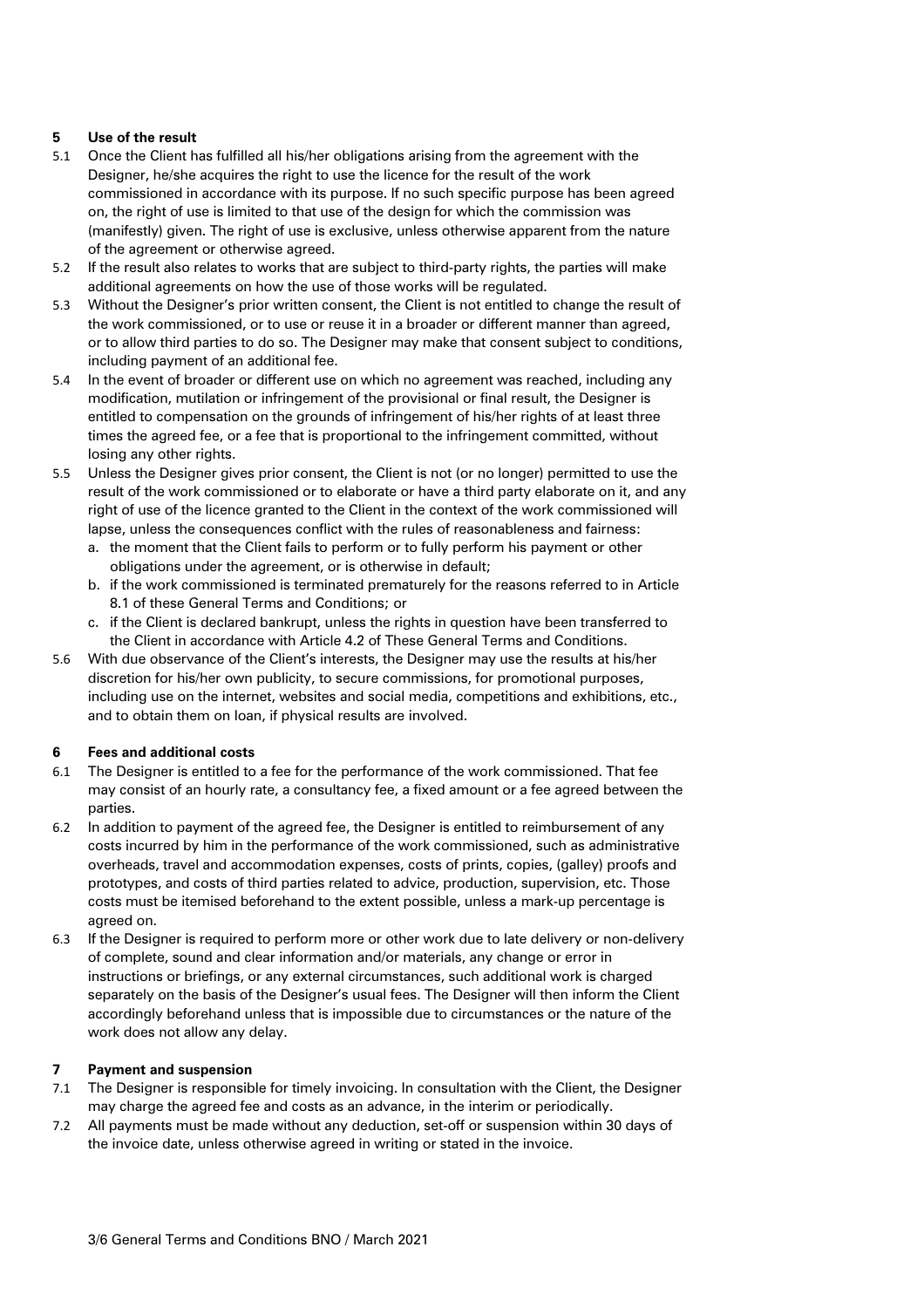- 7.3 All goods delivered to the Client remain the Designer's property until all the amounts that the Client owes the Designer under the agreement concluded between the parties have been paid to the Designer.
- 7.4 If the Client fails to pay all or part of the amounts due, it owes statutory interest and out-ofcourt costs of collection, amounting to at least 10% of the invoice amount, subject to a minimum of € 150, excluding VAT.
- 7.5 The Designer may suspend the performance of the work commissioned after the term for payment has expired and the Client, after a written demand to make payment within 14 days, fails to make that payment, or if the Designer is forced to conclude on the grounds of a statement or act on the part of the Client that payment will not be made.

## **8 Attributable breach, notice of termination and dissolution of the agreement**

- 8.1 If an attributable breach occurs, the aggrieved party must first give the other party a written notice of default, allowing that other party a reasonable period in which to still comply with his/her obligations, to remedy mistakes, or to limit or undo damage. The notice of default must contain as detailed a description of the breach as possible.
- 8.2 If the Client gives notice of early termination of the agreement, without any attributable breach on the part of the Designer, or if the Designer dissolves the agreement on the grounds of breach by the Client in the performance of the agreement, the Client is liable for damages in addition to the Designer's fee and the costs incurred in connection with the work performed until that time. In this context any conduct by the Client on the grounds of which the Designer cannot reasonably be required to complete the work commissioned is also regarded as breach.
- 8.3 The damages referred to in the preceding paragraph of this Article include at least the costs arising from obligations undertaken by the Designer in his own name with third parties for the performance of the work commissioned, as well as 30% (thirty per cent) of the balance of the fee that the Client would owe the Designer if the work commissioned were completed in full.
- 8.4 Both the Designer and the Client have the right to terminate the agreement in whole or in part with immediate effect, and all amounts due are payable immediately, if a petition in bankruptcy or a petition for a suspension or provisional suspension of payment or for application of the debt rescheduling arrangement is filed in respect of the other party, or if the other party dies.
- 8.5 If the Designer's work consists of recurrently performing work of a similar nature, a continuing performance agreement is involved, unless otherwise agreed in writing. Such an agreement may be terminated only by written notice given while observing a reasonable notice period of no less than 3 (three) months, during which period the Client must continue to purchase the customary amount of work from the Designer or compensate the Designer financially for loss of turnover and costs incurred.

## **9 Warranties and indemnities**

- 9.1 The Designer warrants that the result has been designed by him or her or on his or her behalf and, if the result is copyright-protected, that the Designer is the author within the meaning of the *Auteurswet* (Dutch Copyright Act) and as the copyright owner has power of disposition of the work. The Designer warrants that, as far as he/she knows or reasonably ought to know, the result of the work commissioned does not infringe any third-party rights and is not otherwise unlawful.
- 9.2 The Client indemnifies the Designer or persons engaged by the Designer in the performance of the work commissioned against any third-party claims arising from the application or use of the results of the work commissioned. This is without prejudice to the Designer's liability towards the Client for failure to comply with the warranties referred to in the preceding paragraph and any other liability as referred to in Article 10 of these General Terms and Conditions.
- 9.3 The Client indemnifies the Designer against any claim or action relating to intellectual property rights in materials or information supplied by the Client and used in the performance of the work commissioned.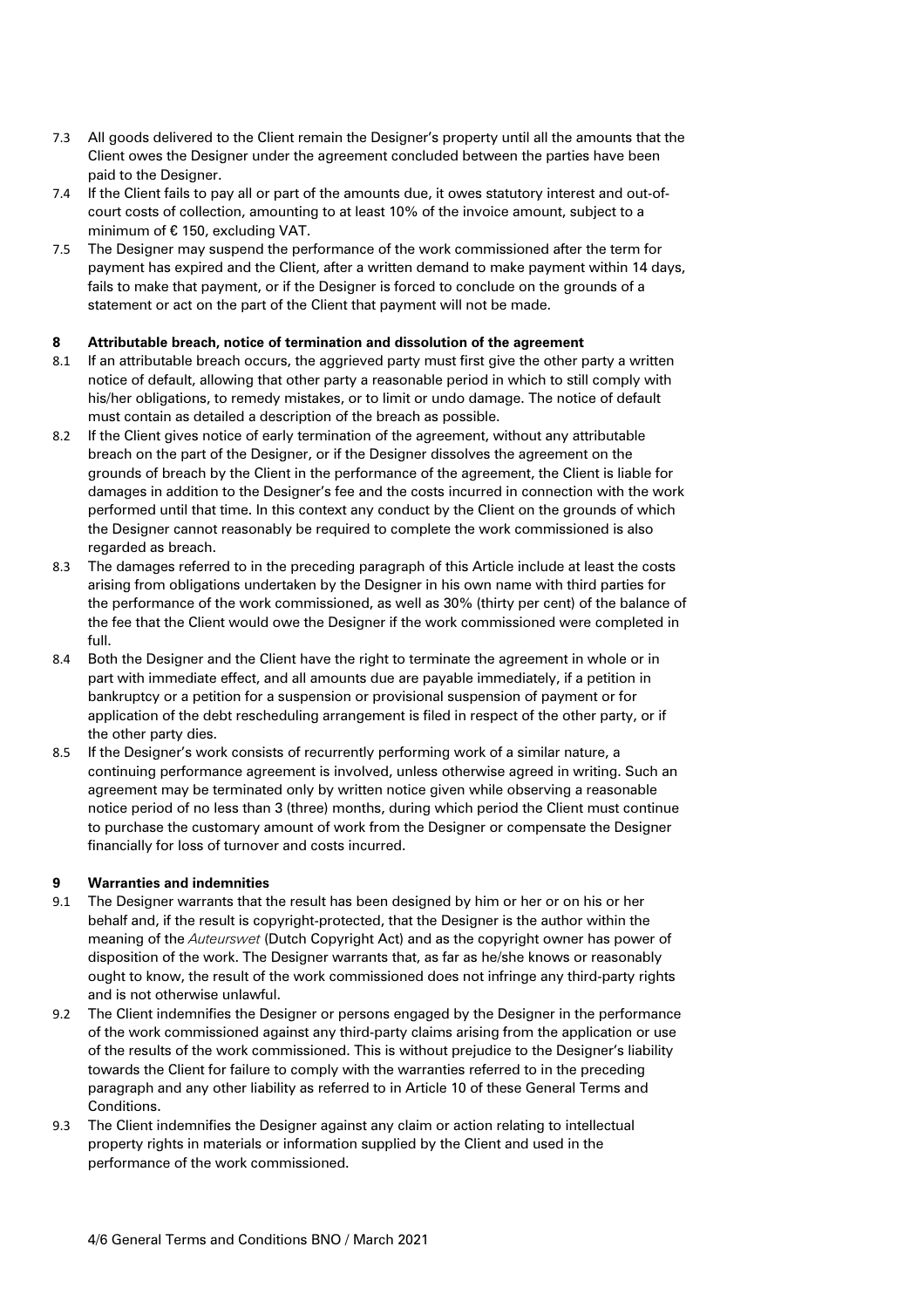# **10 Liability**

- 10.1 The Designer is liable only for direct damage suffered by the Client that is the direct and sole result of a breach in performing the work commissioned that is attributable to the Designer. The Designer's liability for consequential and indirect damage, including, but not limited to, loss of profits, loss savings, damage to his/her image, corrupted or lost data or materials, or damage due to business interruption is excluded.
- 10.2 Except in the event of intent or wilful recklessness on the part of the Designer, the Designer's total liability is limited to the fee that he or she charged for the work commissioned, or in any event the part of the work commissioned to which the liability relates. That amount may not exceed EUR 75,000 and is always capped at the amount paid to the Designer by the insurance company in that case. The amount for which the Designer is liable in the case in question is reduced by any sums insured by the Client.
- 10.3 Any and all liability expires two years from the date on which the work commissioned has ended on the grounds of completion, termination or dissolution.

## **11 Privacy**

If the Designer has to process personal data of the Client, or of the Client's customers, for the purpose of the services to be performed, the Designer will be regarded as the 'processor' and the Client as the 'controller' within the meaning of the General Data Protection Regulation (GDPR) and a processing agreement will be concluded.

## **12 Force majeure**

- 12.1 If one party fails to fulfil his/her obligations but this failure cannot be attributed to him/her (force majeure), that party is not liable and fulfilling that obligation is suspended for as long as the force majeure situation lasts.
- 12.2 Force majeure includes, but is not limited to, weather conditions, fires, strikes, illness, pandemics, epidemics, war and other violence, hacks, cyber attacks or other technical failures and resultant circumstances, such as government interventions, including quarantine measures, which reasonably prevent one party from fulfilling obligations and lead to delays, as well as delays or failures of suppliers and/or other third parties engaged in the performance of the agreement.
- 12.3 If one party relies on force majeure, he/she must notify the other party in writing as soon as possible, with reference to the necessary supporting documents/reasons.
- 12.4 If the force majeure situation has lasted for 60 (sixty) days, either party may terminate all or part of the agreement, insofar as the force majeure situation justifies termination.
- 12.5 If force majeure occurs, the Designer will be entitled to the portion of the fee for the work that he/she has performed and to be reimbursed for the costs that he/she has already incurred or that are unavoidable, for instance in connection with orders and instructions to third parties that cannot be cancelled any longer without liability for compensation.

## **13 Other provisions**

- 13.1 If the Client wishes to commission the work at the same time to parties other than the Designer or has previously already commissioned the work to another party, he/she must inform the Designer of this in advance.
- 13.2 The Client is not permitted to transfer or assign to third parties any of the rights under an agreement concluded with the Designer, except in the event of transfer of his/her entire business or with the Designer's prior written consent.
- 13.3 Both parties must keep confidential any and all confidential information, facts and circumstances that come to their knowledge in the context of the work commissioned, from each other or from any other source, of which they can reasonably understand that their publication or disclosure to third parties might damage the Designer or the Client. The parties must impose the same duty of confidentiality on their employees, or third parties engaged in the performance of the work commissioned, in respect of such facts and circumstances from the other party.